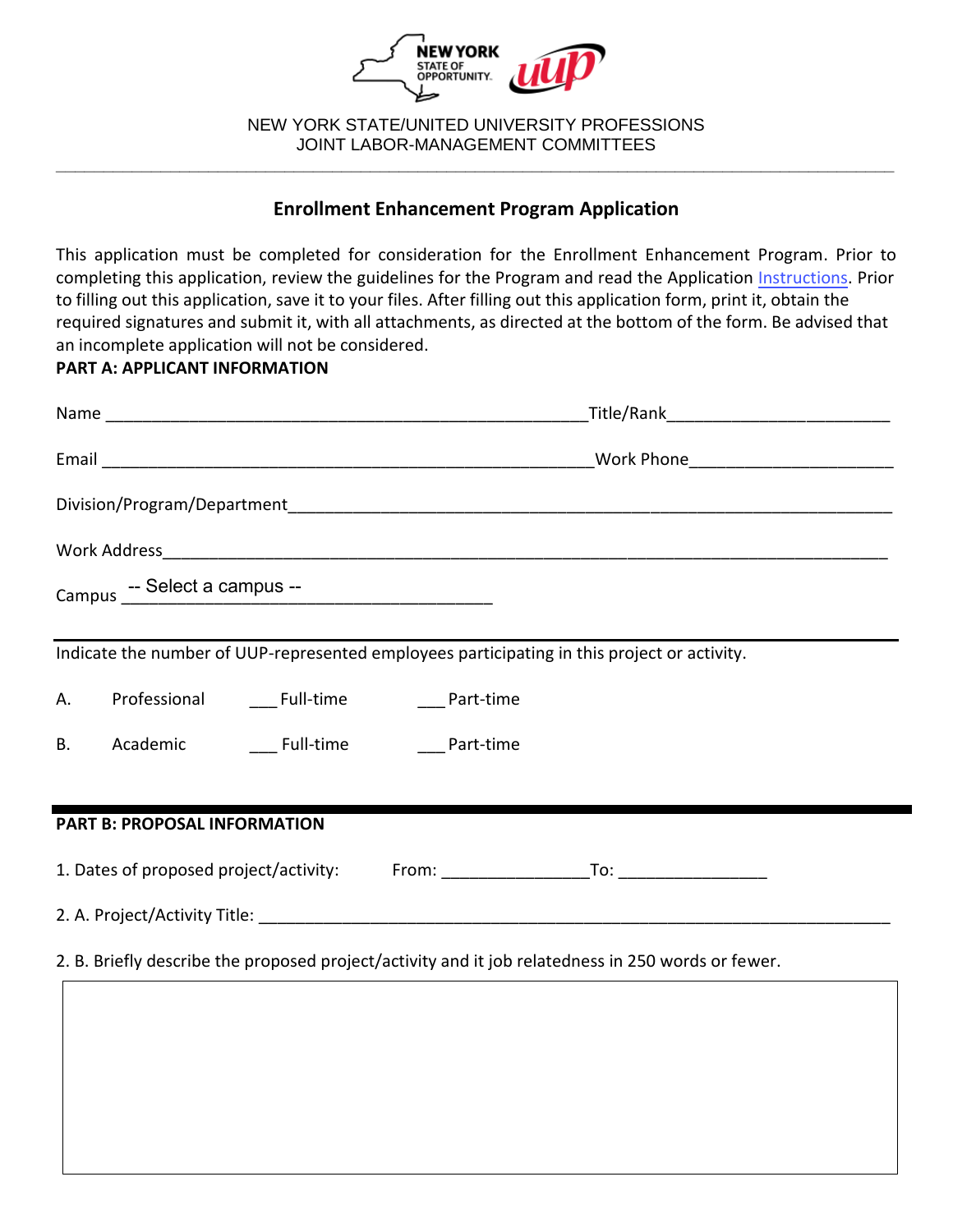#### **PART C: BUDGET SUMMARY**

Complete only those sections that are applicable to your project or activity and specify the type of expenditure for each item. All expenditures must be itemized and justified.

A separate Budget Summary must be completed for each semester for which funding is being requested.

Semester Date: From: \_\_\_\_\_\_\_\_\_\_\_\_\_ To: \_\_\_\_\_\_\_\_\_\_\_\_\_\_\_

| <b>Expenditures</b>                                                                                                                                                                                                           |  |                                                                                  | <b>Amount Requested From</b> |          |             |  |
|-------------------------------------------------------------------------------------------------------------------------------------------------------------------------------------------------------------------------------|--|----------------------------------------------------------------------------------|------------------------------|----------|-------------|--|
|                                                                                                                                                                                                                               |  |                                                                                  | <b>Campus</b>                | Other    | NYS/UUP     |  |
|                                                                                                                                                                                                                               |  |                                                                                  | Contribution                 | Sources* | <b>JLMC</b> |  |
| 1. Travel and Related Expenses. Include a separate entry for each trip.                                                                                                                                                       |  |                                                                                  |                              |          |             |  |
| Α.                                                                                                                                                                                                                            |  |                                                                                  |                              |          |             |  |
| Lodging: Amt./Day ___________No. of Days ________Total \$0.00                                                                                                                                                                 |  |                                                                                  |                              |          |             |  |
|                                                                                                                                                                                                                               |  |                                                                                  |                              |          | \$0.00      |  |
|                                                                                                                                                                                                                               |  |                                                                                  |                              |          |             |  |
| Meals: Amt./Day ______________No. of Days _________Total \$0.00                                                                                                                                                               |  |                                                                                  |                              |          |             |  |
|                                                                                                                                                                                                                               |  |                                                                                  |                              |          | \$0.00      |  |
|                                                                                                                                                                                                                               |  |                                                                                  |                              |          |             |  |
|                                                                                                                                                                                                                               |  |                                                                                  |                              |          |             |  |
|                                                                                                                                                                                                                               |  | Transportation Mode___________________________________ Amount___________________ |                              |          |             |  |
|                                                                                                                                                                                                                               |  |                                                                                  |                              |          | \$0.00      |  |
|                                                                                                                                                                                                                               |  |                                                                                  |                              |          |             |  |
| <b>B.</b>                                                                                                                                                                                                                     |  |                                                                                  |                              |          |             |  |
| Lodging: Amt./Day ____________No. of Days __________Total \$0.00                                                                                                                                                              |  |                                                                                  |                              |          | \$0.00      |  |
|                                                                                                                                                                                                                               |  |                                                                                  |                              |          |             |  |
|                                                                                                                                                                                                                               |  |                                                                                  |                              |          |             |  |
|                                                                                                                                                                                                                               |  |                                                                                  |                              |          |             |  |
| Meals: Amt./Day ________________No. of Days __________Total \$0.00                                                                                                                                                            |  |                                                                                  |                              |          | \$0.00      |  |
|                                                                                                                                                                                                                               |  |                                                                                  |                              |          |             |  |
|                                                                                                                                                                                                                               |  |                                                                                  |                              |          |             |  |
|                                                                                                                                                                                                                               |  | Transportation Mode______________________________ Amount____________             |                              |          | \$0.00      |  |
|                                                                                                                                                                                                                               |  |                                                                                  |                              |          |             |  |
|                                                                                                                                                                                                                               |  |                                                                                  |                              |          |             |  |
| C.                                                                                                                                                                                                                            |  |                                                                                  |                              |          |             |  |
| Lodging: Amt./Day ___________ No. of Days ________ Total \$0.00                                                                                                                                                               |  |                                                                                  |                              |          | \$0.00      |  |
|                                                                                                                                                                                                                               |  |                                                                                  |                              |          |             |  |
| Location: New York Processing Contract of the Contract of the Contract of the Contract of the Contract of the Contract of the Contract of the Contract of the Contract of the Contract of the Contract of the Contract of the |  |                                                                                  |                              |          |             |  |
| Meals: Amt./Day ______________No. of Days _________ Total \$0.00                                                                                                                                                              |  |                                                                                  |                              |          | \$0.00      |  |
|                                                                                                                                                                                                                               |  |                                                                                  |                              |          |             |  |
|                                                                                                                                                                                                                               |  |                                                                                  |                              |          |             |  |
|                                                                                                                                                                                                                               |  |                                                                                  |                              |          |             |  |
|                                                                                                                                                                                                                               |  |                                                                                  |                              |          | \$0.00      |  |
|                                                                                                                                                                                                                               |  |                                                                                  |                              |          |             |  |
|                                                                                                                                                                                                                               |  |                                                                                  |                              |          |             |  |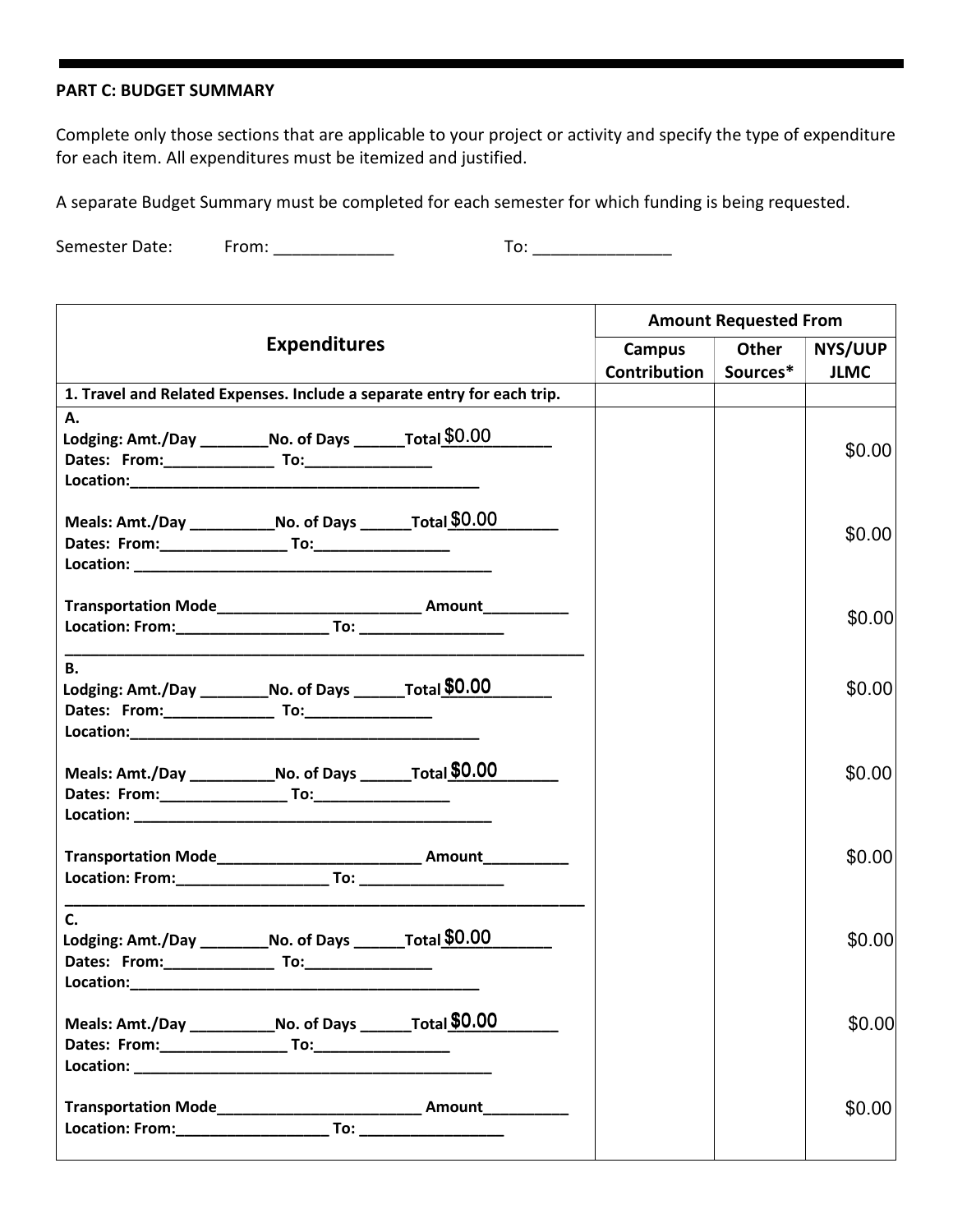|                                                                       | <b>Amount Requested From</b>  |                          |                        |  |
|-----------------------------------------------------------------------|-------------------------------|--------------------------|------------------------|--|
| <b>Expenditures</b>                                                   | Campus<br><b>Contribution</b> | <b>Other</b><br>Sources* | NYS/UUP<br><b>JLMC</b> |  |
| Amount: \$0.00<br>2. Replacement Salary:                              |                               |                          | \$0.00                 |  |
| 3. Other Expenses: Describe and Specify **<br>Description:<br>Amount: |                               |                          | \$0.00                 |  |
| <b>TOTAL REQUESTED</b>                                                | \$0.00                        | \$0.00                   | \$0.00                 |  |

Campus Contribution: 0.00%

\*Identify Other Sources:

\*\*Justification for Other Expenses:

# **THIS APPLICATION WILL NOT BE PROCESSED UNLESS THERE IS A MINIMUM 40% CAMPUS CONTRIBUTION**

### **PART D: REQUIRED ATTACHMENTS**

|  |  | All required attachments listed below must be submitted with the application |  |  |  |  |  |
|--|--|------------------------------------------------------------------------------|--|--|--|--|--|
|--|--|------------------------------------------------------------------------------|--|--|--|--|--|

A proposed project or activity described under Eligibility.

A chart demonstrating declining enrollment over a period of three years or longer.

A letter from the campus president or designee indicating the campus's financial contribution of a minimum of 40% of the total project or activity expenses. NYS/UUP Joint Labor-Management Committees' funds that have been awarded to the campus should not be included as part of the campus's contribution.



Letter of endorsement by campus president or designee and UUP chapter president.

A list of the UUP-represented employees participating in the project or activity.